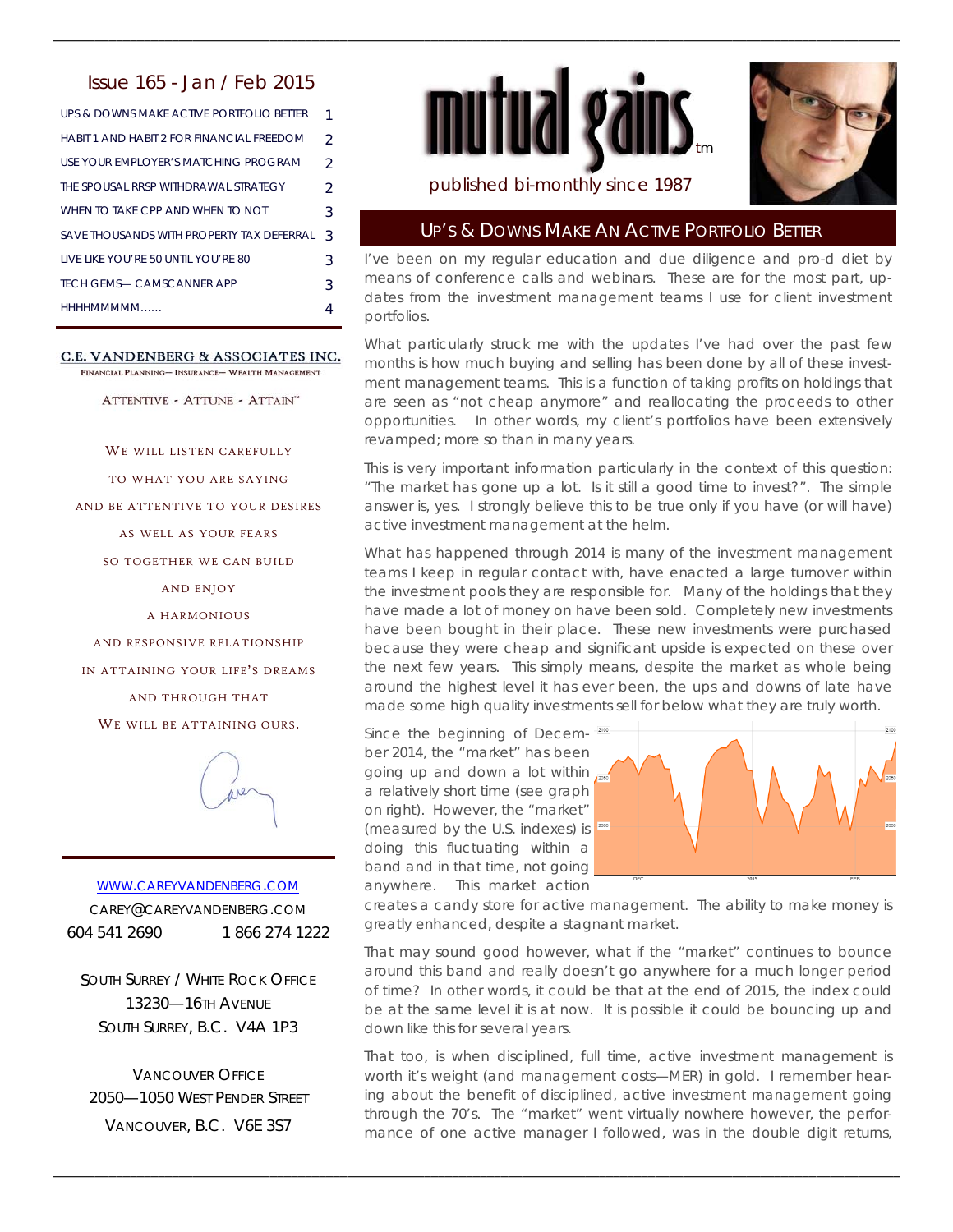#### Page 2

compounded annually. He did that as an employee of an investment management firm and then, in 1981, started his own firm. He had an enviable track record there and sold it about 20 years later and retired. A handful of new generation active investment managers were hired by him from 1981 through the early 2000's and trained under his watchful eye. It's these kind of people I seek out for my clients. It is these investment management professionals who are taking advantage of these ups and downs and making an investment portfolio perform very well in the long run, despite and actually being helped by, what the market does.



## USE HABIT 1 & HABIT 2 TO BUILD YOUR FINANCIAL FREEDOM

The vast majority of things that determine personal finance and investing success has to do with simple habits. Wealth is built through these 2 key habits. Here are the Habit 1 and 2 combo which richly rewards those who follow it.

\_\_\_\_\_\_\_\_\_\_\_\_\_\_\_\_\_\_\_\_\_\_\_\_\_\_\_\_\_\_\_\_\_\_\_\_\_\_\_\_\_\_\_\_\_\_\_\_\_\_\_\_\_\_\_\_\_\_\_\_\_\_\_\_\_\_\_\_\_\_\_\_\_\_\_\_\_\_\_\_\_\_\_\_\_\_\_\_\_\_\_\_\_\_\_\_\_\_\_\_\_\_\_\_\_\_\_\_\_\_\_\_\_\_\_\_\_\_\_\_\_



The habit of spending less than you earn. This may sound simple but especially in today's hyper consumerism force that media, including social media perpetuates, it can be very difficult however, it is a habit you need to set in place.

The habit of having a fixed amount come out of a chequing account and go toward a historically sound investment vehicle. The client portfolios that I usually am surprised at the most are a) the ones who investment a regular amount every month (or twice per month) and have done so for a very long time and b) those who have held an investment through thick and thin.

It seems that we always have money to pay our cell phone bills, have enough to

keep gas in the car and enough to insure the car. The mortgage always gets paid (or rent). Apply this simple principle to paying YOU. That is habit 2.

If you can't always stick to habit 1, habit 2 will correct it automatically. Set up Habit  $# 3$ , working with a Financial Planner, and your chances of succeeding go up even more. You'll also probably will get there faster.

# TAKE ADVANTAGE OF YOUR EMPLOYERS MATCHING PROGRAM

 It has been estimated that employees are passing up \$3 billion per year by not taking full advantage of employer matching contributions for Group RRSP's and Defined Benefit Contribution Pension Plans. The most generous scenario is an employer offering to invest \$1 in your RRSP for every \$1 you put in. Who wouldn't take that deal? This is free money for the taking. Well, it actually turns out about 1/3rd of all working people whose employer offers some form of matching program don't do what is necessary to get their free money.

1) If you have a matching program at your work, participate in it. 2) If you aren't sure if your employer matches contributions to your plan at work, ask. If yes, go to 1).

Note: Many of my clients have a retirement plan of some kind through their work. I most often review these to ensure that the plan is set up and being used most efficiently as it can become a large part of a client's net worth and future retirement income.

### THE SPOUSAL RRSP WITHDRAWAL STRATEGY

Spousal RRSP's can be used very effectively as a tax saving tool for families where 1 person within the couple has a significantly lower income than the other. Here is how the Spousal RRSP Withdrawal Strategy works.

Dr. Melissa earns \$180,000. Her husband Dan fills the homemaker duties for their school aged kids and does some counselling in a non-profit rehab facility when he's not running the household. His income is \$0. Melissa contributes her maximum, \$24,270 to a "Spousal RRSP" in Dan's name. She gets the tax deduction and cuts her tax bill by \$10,606.

3 years later, Dan withdraws the \$10,606 from the Spousal RRSP. This amount is considered income in Dan's name and because he has no other income, he will pay virtually \$0 in tax (in BC \$37 to be exact). In the end, \$10,569 of tax is saved.

Note: The reason for the 3 year delay in withdrawing is that if it is done sooner then the RRSP withdrawal gets added back to the contributors (in this case, Dr. Melissa's) income. This would mean, the \$10,569 of tax saved would have to be paid back.

\_\_\_\_\_\_\_\_\_\_\_\_\_\_\_\_\_\_\_\_\_\_\_\_\_\_\_\_\_\_\_\_\_\_\_\_\_\_\_\_\_\_\_\_\_\_\_\_\_\_\_\_\_\_\_\_\_\_\_\_\_\_\_\_\_\_\_\_\_\_\_\_\_\_\_\_\_\_\_\_\_\_\_\_\_\_\_\_\_\_\_\_\_\_\_\_\_\_\_\_\_\_\_\_\_\_\_\_\_\_\_\_\_\_\_\_\_\_\_\_\_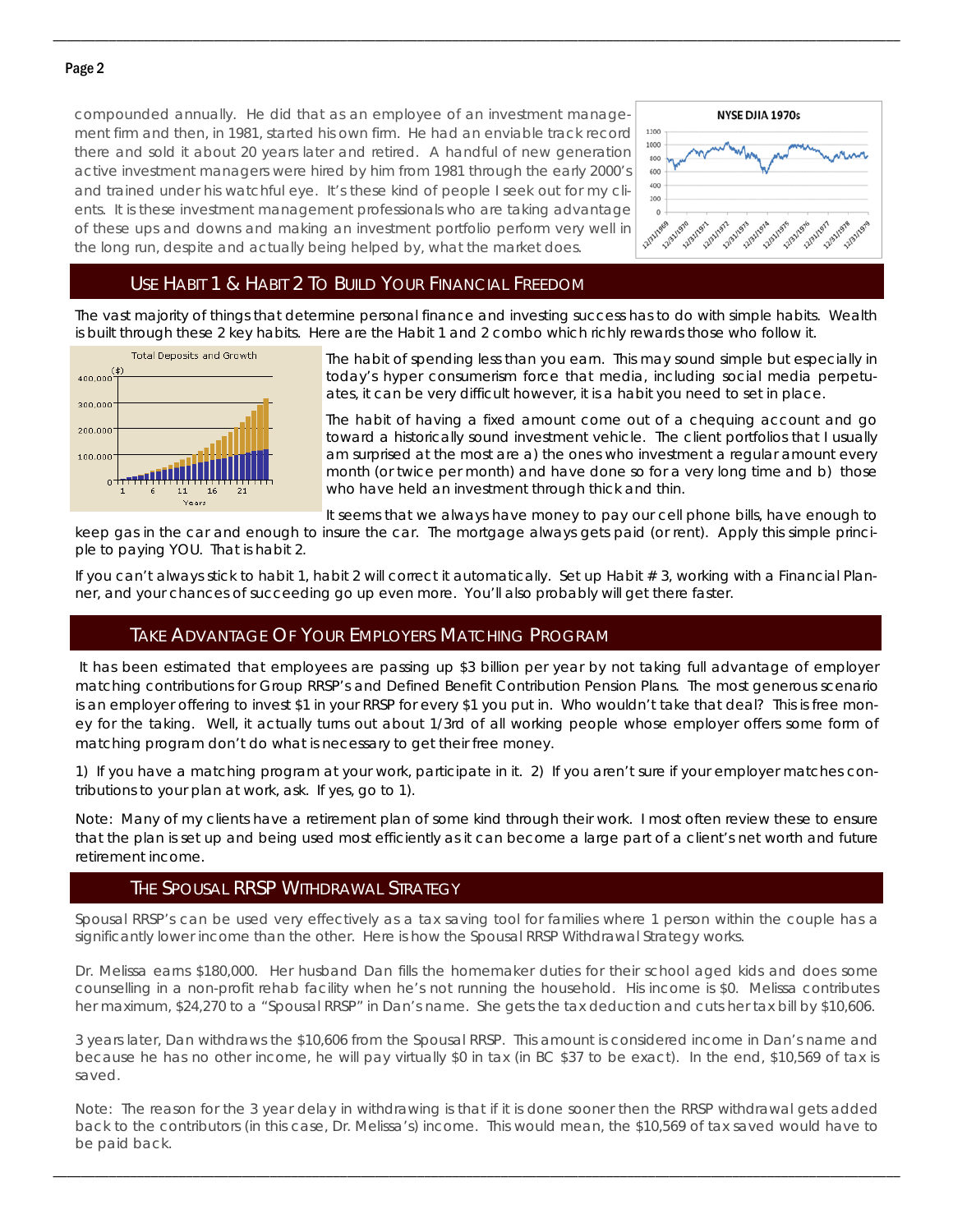# WHEN YOU SHOULD TAKE CPP AND WHEN YOU SHOULDN'T

I often see people applying for their CPP at the wrong time. Because of that I thought it maybe helpful to give a couple points on when to take CPP and when not to. This is an important issue because of the penalty on taking it early (minus 0.6% for each month you take it early and increase it 0.7% for each month you take it later). This means you could be getting 36% less if you take it at age 60 vs 65 and you could get 42% more if you started your CPP at 70. As well, you could be subjecting yourself to paying more tax, reducing the amount of money you get even more:

\_\_\_\_\_\_\_\_\_\_\_\_\_\_\_\_\_\_\_\_\_\_\_\_\_\_\_\_\_\_\_\_\_\_\_\_\_\_\_\_\_\_\_\_\_\_\_\_\_\_\_\_\_\_\_\_\_\_\_\_\_\_\_\_\_\_\_\_\_\_\_\_\_\_\_\_\_\_\_\_\_\_\_\_\_\_\_\_\_\_\_\_\_\_\_\_\_\_\_\_\_\_\_\_\_\_\_\_\_\_\_\_\_\_\_\_\_\_\_\_\_

- If you are in good health, it doesn't make sense to take CPP when you are working and when your income will drop after you stop working. Why? You are just reducing your CPP even more because you are paying more in income tax.
- Not in good health? The CPP is based on averages so if you are worse than average on life expectancy it could very well make sense to take your CPP as early as you can. It may make sense to use the next strategy...
- Are you already getting CPP benefits but not needing it? You should probably take what you get in CPP and put it into an RRSP. That washes out the extra tax you would have to pay on this extra income.

## HAVE TEN'S OF THOUSANDS MORE BY DEFERRING YOUR PROPERTY TAXES (55 AND OLDER)

Anyone 55 or over is allowed to not pay the property tax on their home. Okay, that isn't the whole story as you actually have to pay your property taxes when you sell your home. In the interim however, you can choose to keep the money in your own hands and pay simple interest (not compounded) of 1% per year. In B.C., this is actually a loan that is made to you by the government (some cities in Canada have similar arrangements for their residents).

To make this work to your advantage, you need to be able to earn more than 1% simple interest. That isn't very difficult since almost any investment vehicle available today pays more than 1%. Obviously, paying 1% interest and earning 1.3% isn't much of an advantage, however, if you move a few steps up the investment ladder you'll be well on your way to making this strategy very worthwhile. Here is an example of a 1 year \$5,000 property tax deferral scenario:

\$5,500 of property tax deferred for 10 years @ 1% simple interest (\$55 of interest cost / year) = \$6,050 to be paid in 10 yrs

#### \$5,500 of  $@6%$  compounded annually for 10 years = \$9,850

If you put the money into your TFSA, the \$9,850 is tax free. If you do this every year you live in your home from age 55 and on, the multiplier effect of the compounding of your money becomes like a money making snowball. When the property tax is finally paid it could amount to tens of thousands of dollars extra in your pocket. The key is to take what you normally would pay the government in property taxes and put it into an investment account earmarked to pay that property tax loan back when you sell your home. Need ideas? Call or email my office.

### LIVE LIKE YOU'RE 50 UNTIL YOUR 80

These are 5 things that will do just that (from the book, Younger Next Year):

- 1. Exercise 6 days a week (not 3, 4 or 5)
- 2. Eat what you know you should and cut out the crap
- 3. Spend less than you make
- 4. Meaningfully connect with other people
- 5. Be engaged in something you are passionate about

### TECH GEMS—CAMSCANNER

One of the great tools of a mobile device (phone of tablet) is the on board camera. This is great for taking photographs or pics of things you want to remember however, using your camera app for saving a copy of a bank, RRSP or credit card statement etc. is far from ideal. CamScanner uses your device's camera but instead of saving the shot as a picture, it saves it as a pdf. Because your doc doesn't need to have the nuances of a photograph, CamScanner smooths much of the lighting issues out and what you get is a nicely readable doc that you can save for your files or email to someone. As well, because pdf's take up much less memory than a digital picture, you save space on your mobile device. Better in every way. Next to my email program on my phone, it is my most used app.

\_\_\_\_\_\_\_\_\_\_\_\_\_\_\_\_\_\_\_\_\_\_\_\_\_\_\_\_\_\_\_\_\_\_\_\_\_\_\_\_\_\_\_\_\_\_\_\_\_\_\_\_\_\_\_\_\_\_\_\_\_\_\_\_\_\_\_\_\_\_\_\_\_\_\_\_\_\_\_\_\_\_\_\_\_\_\_\_\_\_\_\_\_\_\_\_\_\_\_\_\_\_\_\_\_\_\_\_\_\_\_\_\_\_\_\_\_\_\_\_\_